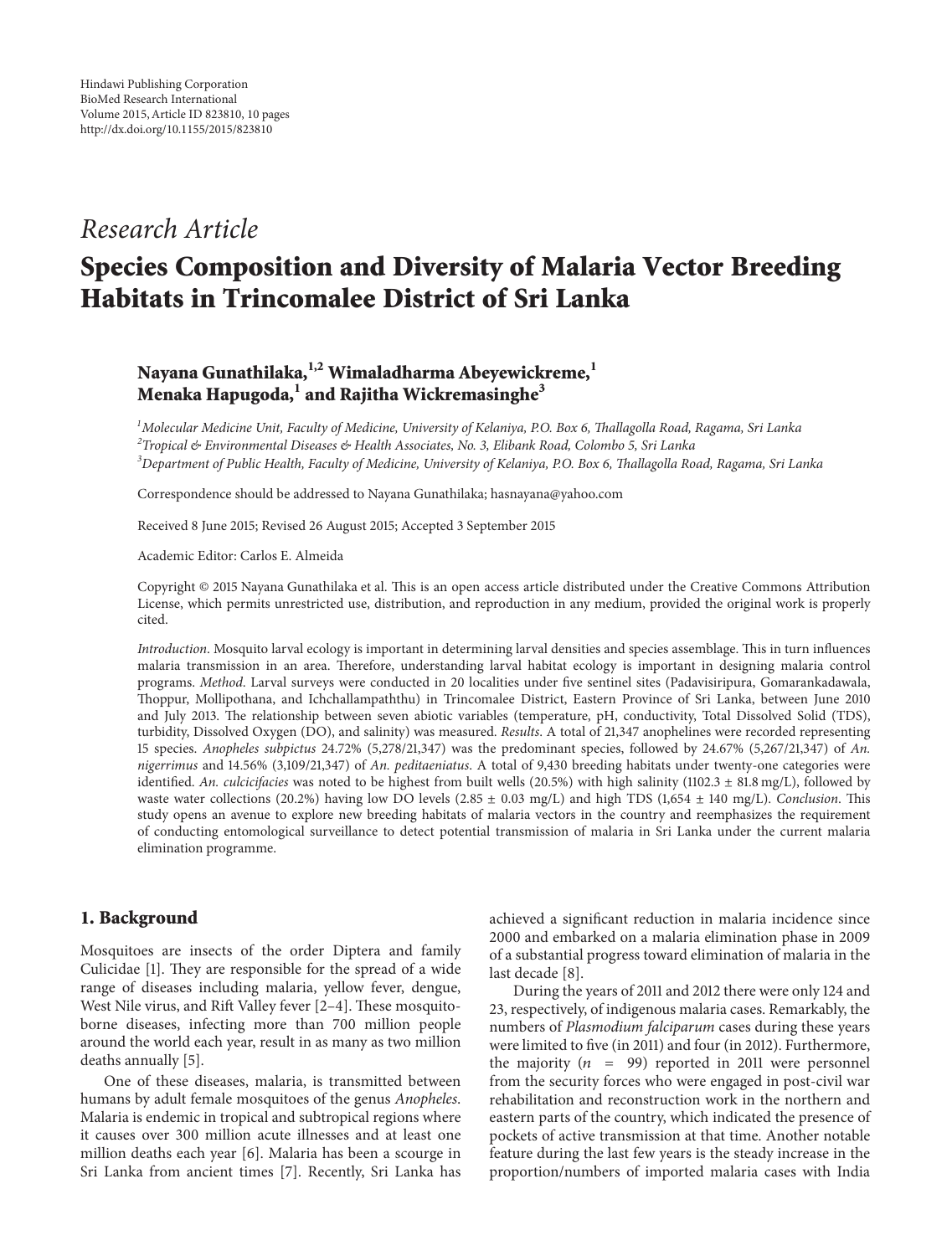and Africa being the common source countries. This trend continues to date with no indigenous malaria cases reported during the year 2013.

At present, Sri Lanka is the only country in South Asia with such ambitious goals that, in fact, the country has almost accomplished according to the national malaria surveillance data [9]. The objectives of the elimination drive include elimination of indigenous *P. falciparum* malaria by year 2012, elimination of indigenous *Plasmodium vivax* malaria by 2014, maintenance of a zero mortality of malaria cases, and prevention of reintroduction of malaria into the country [9, 10].

Several strategies have been implemented such as early diagnosis and prompt treatment of malaria patients and asymptomatic parasite carriers, implementation of selective and sustainable vector control measures based on the principles of integrated vector management protocols, forecasting, early detection, prevention of outbreaks and the rapid and effective containment of outbreaks, regular reassessment of the country's malaria situation, enhancement of community participation and partnership building for effective and sustainable malaria control, promotion of human resource development and capacity building, and promotion of operational research in order to achieve the stated objectives [10].

However, improving the entomological surveillance was considered a major challenge under the malaria elimination program, especially in the northern and eastern provinces of the country that experienced a terror war that lasted for almost three decades.

Mosquitoes exploit almost all types of lentic aquatic habitats for breeding. The breeding habitat is crucial for mosquito dynamics, because it is the location where many important life cycle processes take place: oviposition, larval development, emergence and probably resting, swarming, and mating [11].

Observations on local anopheline mosquitoes and their breeding habitats were first studied in 1927 [12]. It was maintained that the chief breeding places of *Anopheles* were paddy fields, where larvae were found throughout the year in varying densities. The commonest species present therein were *Anopheles subpictus*, *Anopheles barbirostris*, *Anopheles nigerrimus*, *Anopheles peditaeniatus,* and *Anopheles culicifacies* which were more abundant in running water containing aquatic vegetation. The breeding of *An. culicifacies* and *An. subpictus* was extensively found in wells, abandoned paddy fields, pools, and burrow pits [12].

There was not any published study thereafter in these early malaria endemic areas on species habitat diversity and species composition due to many reasons. The separatist war which raged for last 30 years in the north and east of the country was one of them. Since the end of the separatist war, Sri Lanka has been on a steep development trajectory with the building of new industries and hotels and resettling people in areas that were previously endemic for malaria; the construction of roads traversing the country; increasing global business investments; and a rapidly growing tourist industry, all of which are associated with increased travel of foreign nationals, resettlements, expanding agricultural activities, and introduction of foreign labour into the country. Ongoing construction projects are leading to the creation

of new vector breeding sites, including previously endemic areas.

The principal vector of malaria, *An. culicifacies*, and secondary vectors such as *An. subpictus*, are as prevalent in the country as previously [13]. Furthermore, *An. culicifacies* has reportedly diversified its breeding habitats from previously clear, unpolluted slow flowing waters to more polluted and still sources of water [14].

Therefore, mosquito larval habitat ecology is important in determining larval densities, relative importance of breeding habitats, and species assemblage as well as designing mosquito control programs [15].

Hence, the main objectives of this study were to determine the larval composition of anopheline mosquitoes in different breeding habitats categories and to detect the water quality status of each breeding habitat. The present study also focused on assessing changes in the anopheline mosquito fauna and replacement of mosquito larval habitats in Trincomalee District which was formerly a malaria endemic area in the Eastern Province of Sri Lanka.

The results obtained from the present study may be essential in updating the knowledge about mosquito breeding habitats and designing of efficient strategies for mosquito control under the current malaria elimination phase in Sri Lanka.

#### **2. Methods**

*2.1. Study Area.* Malaria was formerly an endemic problem in the District of Trincomalee, Eastern Province of Sri Lanka. The entomological survey was carried out for 3 consecutive years (June 2010 to June 2013) from different localities in the District of Trincomalee. A total of 20 study areas under five entomological sentinel sites, namely, Padavisiripura, Gomarankadawala, Thoppur, Mollipothana, and Ichchallampaththu, within a radius of about 20 km were selected (Figure 1).

Factors such as past malaria history, environmental conditions, availability of breeding sites, an established agricultural community, and feasibility of field operations to collect relevant data were considered in selecting study areas.

*2.2. Description of the Breeding Habitats.* Breeding sits were categorized and classified where water movement was expressed as running, moderate, and stagnant water. Vegetation was observed on each sampling whereas duck-weed, water hyacinths, algae, emerging plants, standing plants, and grasses were identified. All potential breeding habitats were identified in all 20 localities through a preliminary survey conducted for a period of one month prior to the research study and certain fixed and temporary breeding places were identified for the larval survey.

*2.3. Mosquito Sampling.* Collection of immature mosquitoes was made by dipping methods as per World Health Organization (WHO) guidelines [16]. A minimum of 50 dips were taken from each breeding habitat depending on the size of the breeding place using standard dippers (250 mL capacity). Large plastic pipettes and small white enamel pans were used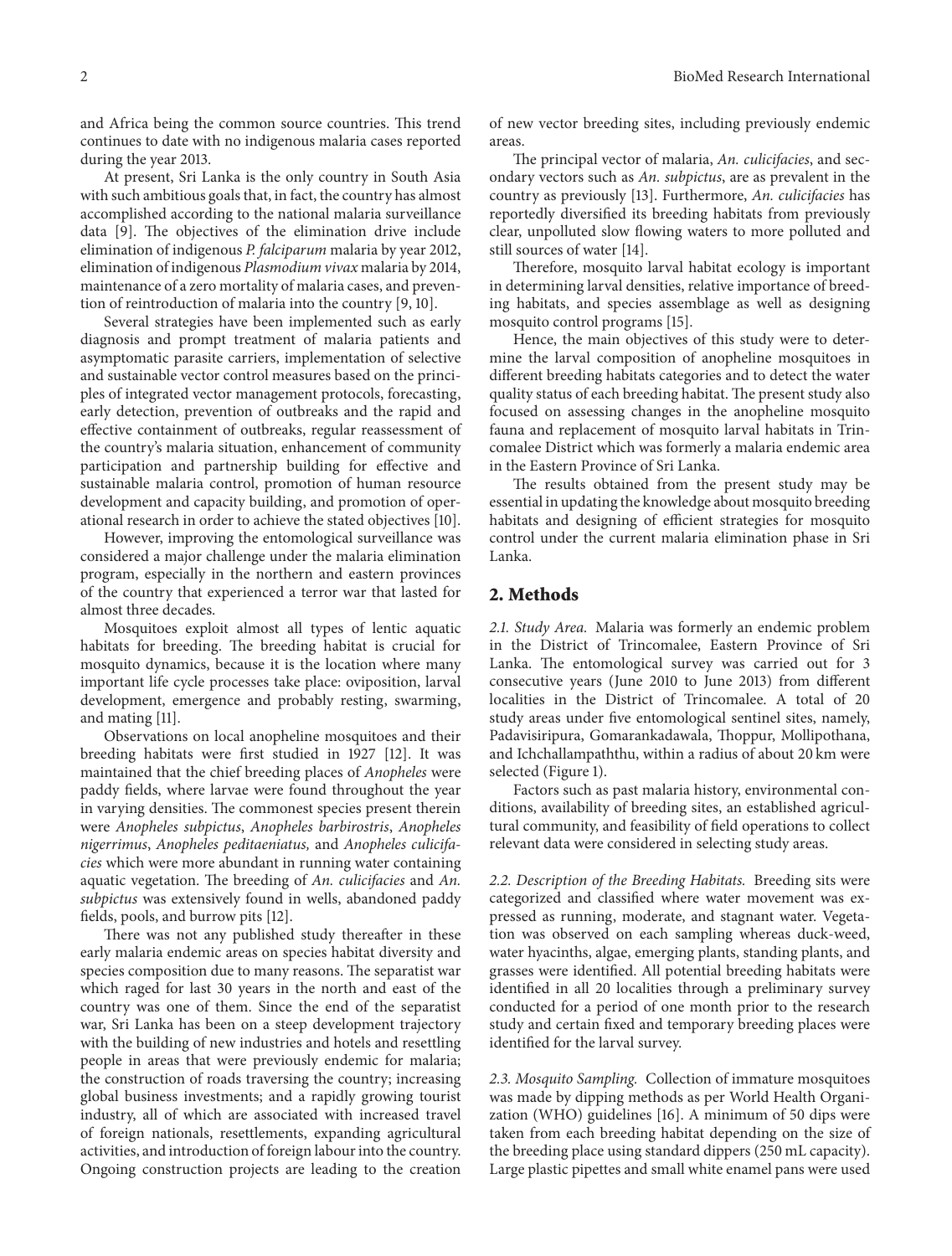

Figure 1: Map showing sentinel sites and localities in the District of Trincomalee.

for small and shallow water bodies. The *Anopheles* larvae were separated from the Culicine larvae and classified as early instar stage (I and II) or late instar stage (III and IV). The pupae were also collected.

*2.4. Sample Identification.* Collected stages III and IV larvae were placed individually in a depression microscopic slide with a minimum amount of water and identified under a light microscope with an objective (×10) using standard morphological keys developed for Sri Lankan anopheline larvae [17]. Stages I and II instar larvae were reared to reach III and IV instar larvae and identified in species level [18, 19].

Collected pupae were temporary mounted on microscopic slide and view at magnification up to 100x under a light microscope (Olympus Optical Co. Ltd., Tokyo). Mounted pupae were identified using a standard key developed for *Anopheles* pupae [20]. Much emphasis was given to the characters such as pupal trumpet, puddle, and more prominent abdominal seta.

*2.5. Collection of Water Samples.* Three water samples were collected into glass collecting bottles separately from each breeding habitat between 09:00–12:00 hr on each sampling day concurrently with the larval surveys.

*2.6. Analysis of Water Quality Parameters.* Seven abiotic variables, temperature, hydrogen ion concentration (pH), conductivity, Total Dissolved Solids (TDS), turbidity, salinity, and Dissolved Oxygen (DO), were measured on-site at the time of collection. Temperature (portable meter, Hach SenSION TM), pH (portable meter, Hach SenSION TM), and DO (digital meter EUTECH Dowp 300/02K) and conductivity, TDS, and salinity were also measured (Hach SenSION TM multi probe meter).

*2.7. Data Analysis.* The density of mosquito larvae in each breeding habitat was calculated using the following formula [21]:

$$
D = \frac{l}{L} \cdot 100\%,\tag{1}
$$

where  $D$  is density,  $l$  is number of specimens of each mosquito species, and  $L$  is number of all specimens.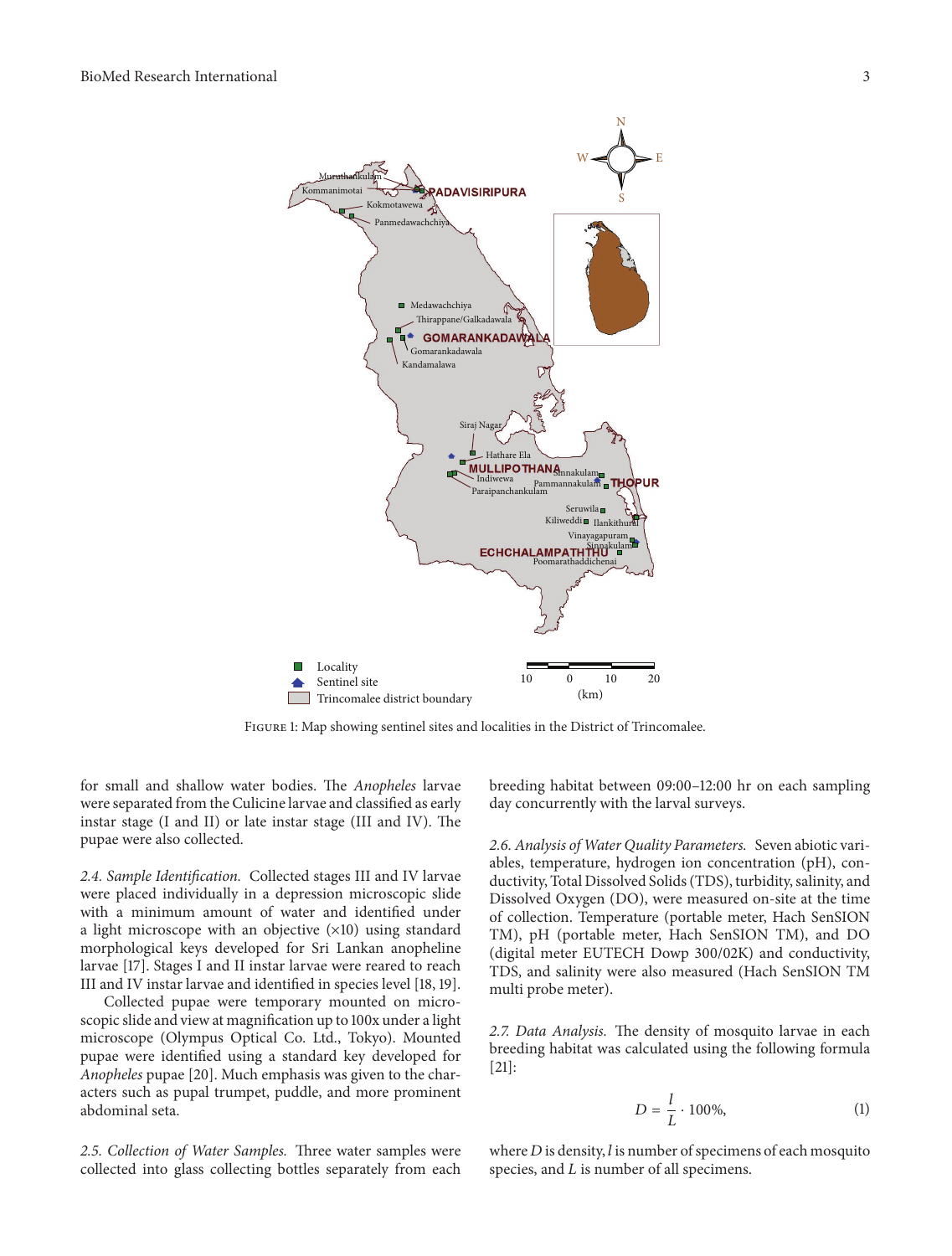The following density classes were accepted [21]:

Satellite species ( $D < 1\%$ ). Subdominant species  $(1 < D < 5\%)$ .

Dominant species ( $D > 5\%$ ).

The species richness, Shannon-Wiener diversity index (Equation (2)), and Pielou's evenness index (Equations (3) and (4)) were determined separately for the detected mosquito larval species at the study sites:

$$
H' = -\sum_{i=1}^{R} p_i \ln p_i.
$$
 (2)

 $H'$  is the Shannon-Wiener diversity index and  $p_i$  is the proportion of characters belonging to the *i*th type of letter in the string of interest. Consider

$$
J' = \frac{H'}{H'_{\text{max}}}.\tag{3}
$$

 $J'$  is Pielou's evenness index, where  $H'$  is the number derived from Shannon-Wiener diversity index and  $H'_{\text{max}}$  is the maximum value of  $H'$ , which is given by

$$
H'_{\text{max}} = -\sum_{i=1}^{S} \frac{1}{S} \ln \frac{1}{S} = \ln S. \tag{4}
$$

Physicochemical properties in different breeding habitats were examined by Kruskall-Wallis Analysis of Variance (ANOVA) followed by Turkey's multiple comparison test [22] using MINITAB 14.0 software package. Relationships between abundance and physicochemical variables in breeding habitats were examined by correlation analysis. Values with  $P < 0.05$  were considered as statistical significant correlations.

#### **3. Results**

A total of 21,347 anophelines were recorded representing 15 species from 598,046 dips in 2,721 breeding places (Table 1). Morphological identification revealed 24.72% ( $n = 5,278$ ) belonging to *Anopheles subpictus* Complex, followed by 24.67% (n = 5,267) Anopheles nigerrimus, 14.56% (n = 3,109) *Anopheles peditaeniatus*, 9.25% ( $n = 1,975$ ) *Anopheles barbirostris*, 6.69% ( $n = 1,430$ ) *Anopheles pallidus,* 5.0% ( $n =$ 1,068) *Anopheles culicifacies*, 4.86% ( $n = 1,038$ ) *Anopheles annularis*, 4.59% (*n* = 980) *Anopheles vagus*, 3.02% (*n* = 645) *Anopheles varuna*, 1.3% ( = 278) *Anopheles barbumbrosus*, 0.38% ( = 81) *Anopheles pseudojamesi*, 0.37% ( = 79) *Anopheles jamesii*, 0.25% ( = 53) *Anopheles aconitus*, 0.24%  $(n = 52)$  *Anopheles tessellatus,* and 0.07%  $(n = 14)$  *Anopheles maculatus*.

Mosquito larvae were found in 21 types of water collections. The relative abundance of each mosquito species encountered in different breeding habitats is presented in Table 1. In this study, animal footprints, rain water pools, tyre marks, burrow pits, quarry pits, and rock pools were observed

as temporary breeding sites with discolored and stagnant water that usually dry up during hot months. These sites were found in open areas, streets, yards, and other sites in villages and towns.

*Marshy lands* are deep lowland and water-logged areas adjacent to ponds or irrigation lands. These breeding places are usually shaded and characterized by natural vegetation and highly organic materials. Marshy lands were recorded as the eighth most abundant breeding habitat for anophelines (1,283 mosquito larvae were found). *An. nigerrimus* was the commonest species found in this site, where the relative abundance was 32.5% (417/1,283), followed by 27.2% (349/1,283) of *An. peditaeniatus* and 17.8% (229/1,283) of *An. barbirostris. An. culicifacies* represented only 0.2% (2/1,283) of the total collection.

*Main canals* are vertical irrigational canals distributed in agricultural lands. These sites were storm drains, which receive water to agricultural fields mainly in paddy fields. These habitats were positive for 12 anopheline species in which 47.5% (533/1,121) comprised *An. subpictus*, followed by 14.8% (166/1,121) of *An. nigerrimus. An. culicifacies* accounted for 1.8% (20/1,121) of all anophelines.

*Field canals* are artificial site that receives irrigation water from the main canals. *An. nigerrimus* was the most common species in this site, where the relative abundance was 29.3% (163/556), followed by *An. peditaeniatus* 24.8% (138/556). Only 1.6% (9/556) of the total collection comprised *An. culicifacies*.

*Ponds* were widely distributed in the study areas. These sites were depressed grounds filled with water from flooded irrigated lands or damaged canal banks. Pools are semipermanent breeding site with stagnant water. *An. subpictus* was the most common species at these sites, whereas the relative abundance was 44.1% (642/1,457), followed by that of *An. nigerrimus* (15.6% (228/1,457)). *An. culicifacies* comprised only 1.0% (15/1,457) of the total collection.

*Canals* are the structures used for conveyance of water for irrigation. Canals with vegetation were permanent breeding sites, water flow was moderate and chocking vegetation (water hyacinths) with other organic litter was standing on the sides of canals with grasses. Only 2.0% (1/49) of *An. culicifacies* was recorded from this breeding habitat category. The most abundant species was *An. barbirostris* (38.8% (19/49)), followed by 14.3% (7/49) each of *An. nigerrimus* and *An. subpictus*.

*Paddy fields* were seasonal breeding places, widely distributed in agricultural lands. Rice fields were surveyed for mosquito larvae during different phases of plant growth. The water was clear and stagnant. This habitat was noted as the third most abundant breeding habitat for anophelines. *An. subpictus* (28.3% (1,036/3,655)) was the most common species found in this type of breeding sites, followed by 25.4% (927/3,655) *An. nigerrimus* and 18.3% (669/3,655) of *An. peditaeniatus*. The relative abundance of *An. culicifacies* was 0.1% (2/3,655).

*Drains containing waste water* were the fifth largest breeding habitat observed in the Trincomalee District, where a total of 2,226 of anopheline larvae collected. This type of breeding site was usually neglected having foul-smelling water filled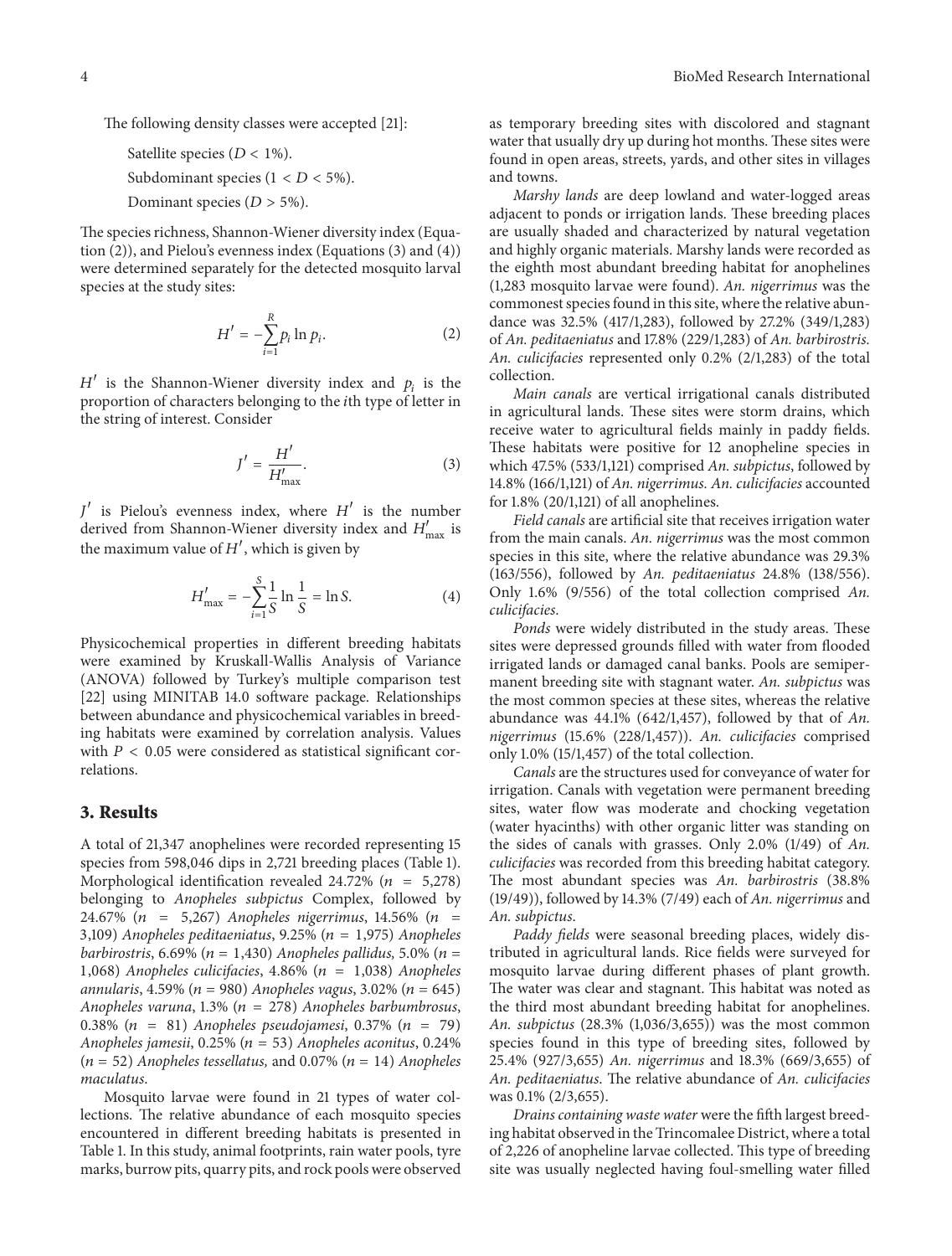## BioMed Research International

| Breeding                            |      | Diversity indices                       |      |                     |          |                                |                                                     |               |                 |                     | Species density  |                  |                  |                   |                     |                    |                     |                  |
|-------------------------------------|------|-----------------------------------------|------|---------------------|----------|--------------------------------|-----------------------------------------------------|---------------|-----------------|---------------------|------------------|------------------|------------------|-------------------|---------------------|--------------------|---------------------|------------------|
| habitats                            | É    | S                                       |      | culicifacies<br>Аn. | Аn.      | subpictus peditaeniatus<br>Aп. | pallidus<br>Aп.                                     | An. vagus     | varuna<br>Aп.   | barbirostris<br>Аn. | annularis<br>Aп. | aconitus<br>Aп.  | An. jamesii      | nigerrimus<br>Aп. | barbumbrosus<br>Аn. | tessellatus<br>Аn. | pseudojamesi<br>Aп. | maculatus<br>Аn. |
| Tank margin                         | 1.98 | $\overline{4}$                          | 0.75 | 5                   | 14.2     | 19.4                           | $\overline{81}$                                     | 4.9           | 3.0             | 8.7                 | 51               | 0.6              | 0.6              | 30.0              | 0.8                 | 0.03               | 0.48                | $\circ$          |
| Lake margin                         | 1.76 | $\equiv$                                | 0.73 | 0.0                 | 32.6     | 16.9                           | $\overline{31}$                                     | $\frac{1}{4}$ | $\overline{0}$  | 16.5                | 2.6              | 0.0              | 0.2              | 20.7              | 3.1                 | 0.16               | $\circ$             | $\circ$          |
| Canal with                          | 1.69 | N                                       | 0.87 | 2.0                 | 14.3     | 12.2                           | 0.0                                                 | 61            | 12.2            | 38.8                | 0.0              | 0.0              | 0.0              | 14.3              | 0.0                 | $\circ$            | $\circ$             | $\circ$          |
| Marshy land<br>vegetation           | 1.72 | ≔                                       | 0.72 | 0.2                 | 8.9      | 27,2                           | 3.8                                                 | 5.5           | $17\,$          | 17.8                | 0.7              | 0.2              | $\overline{1.6}$ | 32.5              | 0.0                 |                    | $\circ$             | $\circ$          |
| Field canal                         | 1.82 | $\supseteq$                             | 0.79 | 1.6                 | $12.8\,$ | 24.8                           | 6.8                                                 | 0.2           | 9.4             | 12.4                | 2.3              | 0.4              | 0.0              | 29.3              | 0.0                 | $\circ$<br>$\circ$ | $\circ$             | $\circ$          |
| Main canal                          | 1.68 | $\overline{c}$                          | 0.68 | 1.8                 | 47.5     | $11.7\,$                       | 2.3                                                 | 6.9           | 2.8             | 9.5                 | 1.9              | 0.4              | 0.4              | 14.8              | 0.0                 | $\circ$            | 0.09                | $\circ$          |
| Paddy field                         | 1.87 |                                         | 0.75 | $\Xi$               | 28.3     | 18.3                           |                                                     | 61            | 0.2             | 17                  | 6.3              | 0.0              | 2.2              | 25.4              | 1.3                 | $\circ$            | 0.58                | $\circ$          |
| Pond                                | 1.71 | $\begin{array}{c} 22 \\ 21 \end{array}$ | 0.69 | 1.0                 | 44.1     | 13.0                           | $\stackrel{\displaystyle 1}{\displaystyle\sim}$ 7.8 | 2.9           | 0.8             | $\Xi$               | 1.6              | 0.0              | $0.\overline{3}$ | 15.6              | 2.3                 | 0.07               | $\circ$             | $\circ$          |
| Rock pool                           | 1.73 |                                         | 0.75 | $\mathbf{r}_3$      | 40.1     | $10.7\,$                       |                                                     | 15.7          | 3.6             | 2.8                 | 1.0              | 0.0              | 0.2              | 16.8              | 0.0                 | $\circ$            | $\circ$             | $\circ$          |
| (domestic)<br>Earth well            | 1.68 | $\overline{a}$                          | 0.67 | 17                  | 45.1     | 11.5                           | 2.5                                                 | 3.7           | $\overline{0}$  | 12.1                | 3.2              | 0.0              | 0.2              | 17.3              | 2.5                 | 0.07               | $\circ$             |                  |
| (domestic)<br>Built well            | 1.96 | 12                                      | 0.79 | 20.5                | 30.3     | 10.0                           | 1.6                                                 | 3.0           | 4.8             | 12.5                | 1.9              | $\overline{0}$   | 0.8              | 11.9              | 2.6                 | $\circ$            | 0                   | 0                |
| Common well                         | 0.02 |                                         | 0.02 | 0.0                 | 100.0    | 0.0                            | 0.0                                                 | 0.0           | 0.0             | 0.0                 | 0.0              | 0.0              | 0.0              | 0.0               | 0.0                 | $\circ$            | $\circ$             | 0                |
| Agricultural<br>well                | 0.11 | $\mathbf{\sim}$                         | 0.16 | 0.0                 | 97.6     | 0.0                            | 0.0                                                 | 0.0           | 0.0             | 2.4                 | 0.0              | 0.0              | 0.0              | 0.0               | 0.0                 | 0                  | 0                   | $\circ$          |
| Burrow pit                          | 1.86 | 14                                      | 0.71 | 0.7                 | 25.5     | 18.2                           | 2.8                                                 | 6.3           | Ξ               | 15.3                | 1.4              | $\overline{0}$ . | 0.7              | 25.0              | 2.8                 | 0.17               | $\circ$             | 0.04             |
| footprint<br>Animal                 | 1.31 | $\overline{ }$                          | 0.67 | 0.0                 | 54.2     | 5.7                            | 0.9                                                 | 11.9          | 0.0             | 5.7                 | 0.0              | 0.0              | 0.0              | 21.1              | 0.4                 | $\circ$            | $\circ$             | $\circ$          |
| Rain water<br>pool                  | 1.86 | 15                                      | 0.69 | Ξ                   | 33.9     | 21.4                           | 2.0                                                 | 4.9           | $\overline{41}$ | 13.8                | 2.5              | 0.2              | 0.2              | 13.5              | 0.0                 | 0.16               | 2.19                | 0.08             |
| Quarry pit                          | 1.89 | ≔                                       | 0.79 | 3.9                 | 0.8      | 11.5                           | 22.5                                                | 1.0           | 2.9             | 15.1                | 0.8              | 0.3              | 22.7             | 18.5              | 0.0                 | $\circ$            | $\circ$             | $\circ$          |
| River margin                        | 1.33 | $\overline{ }$                          | 0.68 | 0.0                 | 56.5     | 22.0                           | 3.8                                                 | 3.8           | 0.0             | 6.2                 | 4.3              | 0.0              | 0.0              | 3.3               | 0.0                 | $\circ$            | $\circ$             | $\circ$          |
| Tyre mark                           | 0.65 | $\overline{5}$                          | 0.40 | 0.0                 | 4.0      | 2.0                            | 4.0                                                 | 84.0          | 0.0             | 6.0                 | 0.0              | 0.0              | 0.0              | 0.0               | $\overline{0.0}$    | $\circ$            | $\circ$             | $\circ$          |
| Waste water<br>collection           | 1.33 | $\infty$                                | 0.64 | 20.2                | 53.8     | 3.0                            | 15.3                                                | 1.3           | 0.0             | 0.5                 | 1.0              | 0.0              | 0.0              | 5.0               | 0.0                 | $\circ$            | $\circ$             | $\circ$          |
| Water storage<br>tank               | 1.47 | $\overline{ }$                          | 0.75 | 77                  | 1.3      | 39.7                           | 0.0                                                 | 0.0           | 0.0             | 12.8                | 3.8              | 0.0              | 2.6              | 32.1              | 0.0                 | $\circ$            | $\circ$             | $\circ$          |
| H': Shannon-Wiener diversity index. |      |                                         |      |                     |          |                                |                                                     |               |                 |                     |                  |                  |                  |                   |                     |                    |                     |                  |

: species richness. : Pielou's evenness.

S: species richness.<br> $f'$ : Pielou's evenness.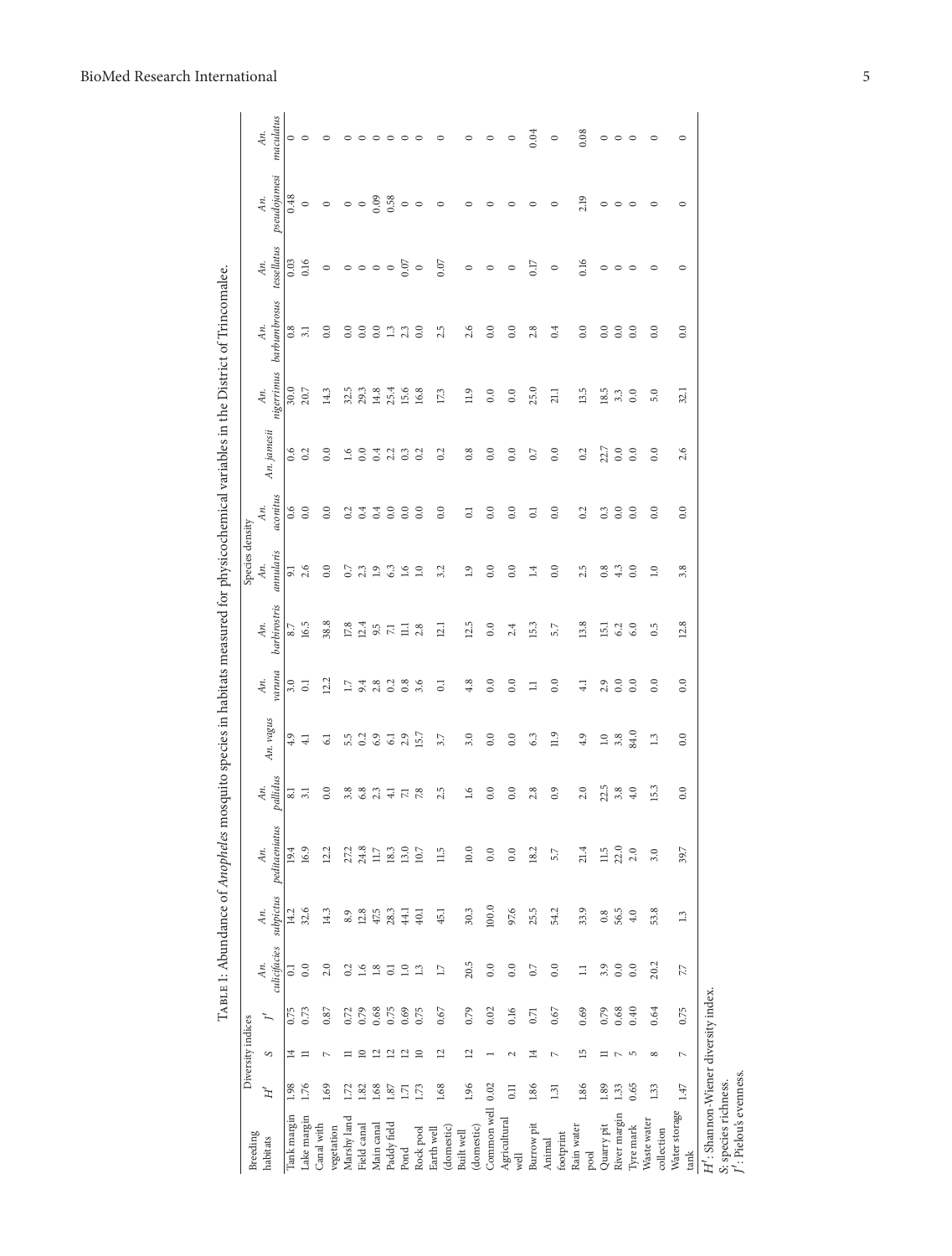with vegetation (water hyacinths, duckweed, and algae) and other matters such as debris, polythene, and empty cans. *An. subpictus* was the most common species at this site, whereas the relative abundance was 53.8% (1,197/2,226), followed by 20.2% (450/2,226) of *An. culicifacies.* This breeding site was the second most abundant site for *An. culicifacies*.

*Wells* were detected as the most abundant and second most abundant habitat. In general, four types of wells were observed such as earth wells, built wells, common wells, and agricultural wells. Cement bounded wells, used only for drinking, bathing, or domestic purposes, were considered as built wells. Earth wells used only for drinking, bathing, or domestic purposes were regarded as unbounded wells. Bounded or unbounded wells used only for agricultural purposes were considered as agricultural wells. Further, bounded or unbounded wells used by the community were considered as common wells.

Wells are permanent breeding sites and usually contained clean and clear water except agricultural wells in which mud, leaves, algae, debris, and garbage were observed sometimes. Breeding of anopheline larvae in built wells ( $n=4,484$ ) was only second to breeding in tank margins ( $n=6,687$ ). Wells were the most conducive breeding habitat of *An. culicifacies* (20.5% (920/4,484)) in the Trincomalee District.

*Tank margins* were the most abundant mosquito breeding habitat noted in the District of Trincomalee. Of the 15 anopheline species, only breeding of *An. maculatus* was not recorded from this breeding habitat. The majority of 30.0% (2,005/6,687) was represented by *An. nigerrimus*. Only 0.1% (8/6,687) of *An. culicifacies* was represented from the District of Trincomalee.

Anopheline breeding was observed in *water storage tanks*, which were barrel shaped or overhead tanks to store drinking water and generally made of plastic. The relative abundance of *An. culicifacies* was 7.7% in the District of Trincomalee, the majority being *An. peditaeniatus* (39.7% (31/79)).

The calculated species richness  $(S)$ , Shannon-Wiener diversity index  $(H')$ , and Pielou's evenness index  $(J')$  at the study sites in the District of Trincomalee are included in Table 1. As suggested by the results, the lowest degree of species evenness (categorized by Pielou's evenness index-J') was indicated by common well ( $J' = 0.02$ ), while the highest degree of species evenness was indicated by the breeding habitats at the canals with vegetation  $(J' = 0.87)$ . The domestic built wells ( $H' = 1.96$ ) indicated the highest species diversity (categorized by Shannon-Wiener diversity index-  $H' = 0.02$ ) while the common wells indicated the lowest degree of species diversity (Table 1). The rain water pools  $(S = 15)$  tend to indicate the highest species richness  $(S)$  while the common wells  $(S = 1)$  indicated the lowest.

In total, 9,430 breeding habitats were analyzed for seven physicochemical parameters. The mean physicochemical characteristics of water in breeding habitat types along with the Kruskall-Wallis Analysis of Variance (ANOVA) followed by Turkey's multiple comparison tests are given in Table 2. In general, *An. barbirostris* and *An. peditaeniatus* were recorded from all types of breeding habitats. *An. peditaeniatus* and *An. nigerrimus* species were found positive more in breeding habitats associated with agricultural ecosystems. There is

a correlation between anopheline densities of each species and physicochemical characteristics of water in the breeding habitats. Physicochemical properties in each type of breeding habitat were significantly correlated with each other.

The DO levels in rock pools, earth wells, common wells, and agricultural wells were significantly different. The DO levels of waste water collections were low compared to other breeding habitat categories  $(2.85 \pm 0.03 \,\text{mg/L})$ . Tyre marks and animal foot prints were also noted with similar characteristics. There was a significant difference in the pH of rock pools, earth wells, agricultural wells, animal foot prints, and quarry pits. The highest mean TDS level was detected from waste water collections  $(1,654 \pm 140 \text{ mg/L})$  ranging from 274 to 4,721 milligram per liter (mg/L).

#### **4. Discussion**

Descriptive entomological studies have not been done in most parts of the country for a long time. The only study which covered entomological aspects of malaria vectors in North and Eastern Provinces of Sri Lanka including the District of Trincomalee was the study conducted by Carter in 1927 [12].

Comparison of the anopheline mosquito population compositions of two surveys in both past (1924–1927) and present (2010–2013) clearly shows the changes taking place in mosquito species in the District of Trincomalee. The present study confirms that the mosquito replacement after 86 years of time is due to environmental changes caused by urbanization, resettlements, and development projects in the form of increased mosquito breeding habitats.

*Anopheles culicifacies* was encountered in a variety of breeding habitats in addition to the traditional breeding habitats noted in the country by previous researches [23– 25]. The built wells and waste water collections encountered the majority of *An. culicifacies* throughout the study period. Waste water collections were found in semiurbanized areas, which contained stagnant water in blocked drains. *Anopheles subpictus*, *Anopheles barbirostris*, *Anopheles peditaeniatus*, *Anopheles nigerrimus*, and *Culex tritaeniorhynchus* (Giles) were bred along with *An. culicifacies* in these habitats. Water bodies with similar characteristics were found in all localities in the district and all these habitats were highly positive for *An. subpictus*.

The DO level of the waste water in drains was below 3 mg/L. According to this value, it can be categorized as third class (polluted) surface water based on the standards available for surface water [26]. Some studies conducted in Sri Lanka, as well as in India and Pakistan, have shown the abundance of *An. culicifacies* to be positively associated with DO and more prominent in water bodies with high DO [27]. Therefore, this indicates that anophelines including *An. culicifacies* can tolerate breeding habitats with low DO levels.

The built wells, which were positive for *An. culicifacies,* were mostly used for drinking and bathing purposes. There were no *An. culicifacies* larvae found in abandoned built wells and agricultural wells. Some studies conducted in the Trincomalee District of Sri Lanka have shown *Anopheles* breeding in wells, which were not used [12], but this study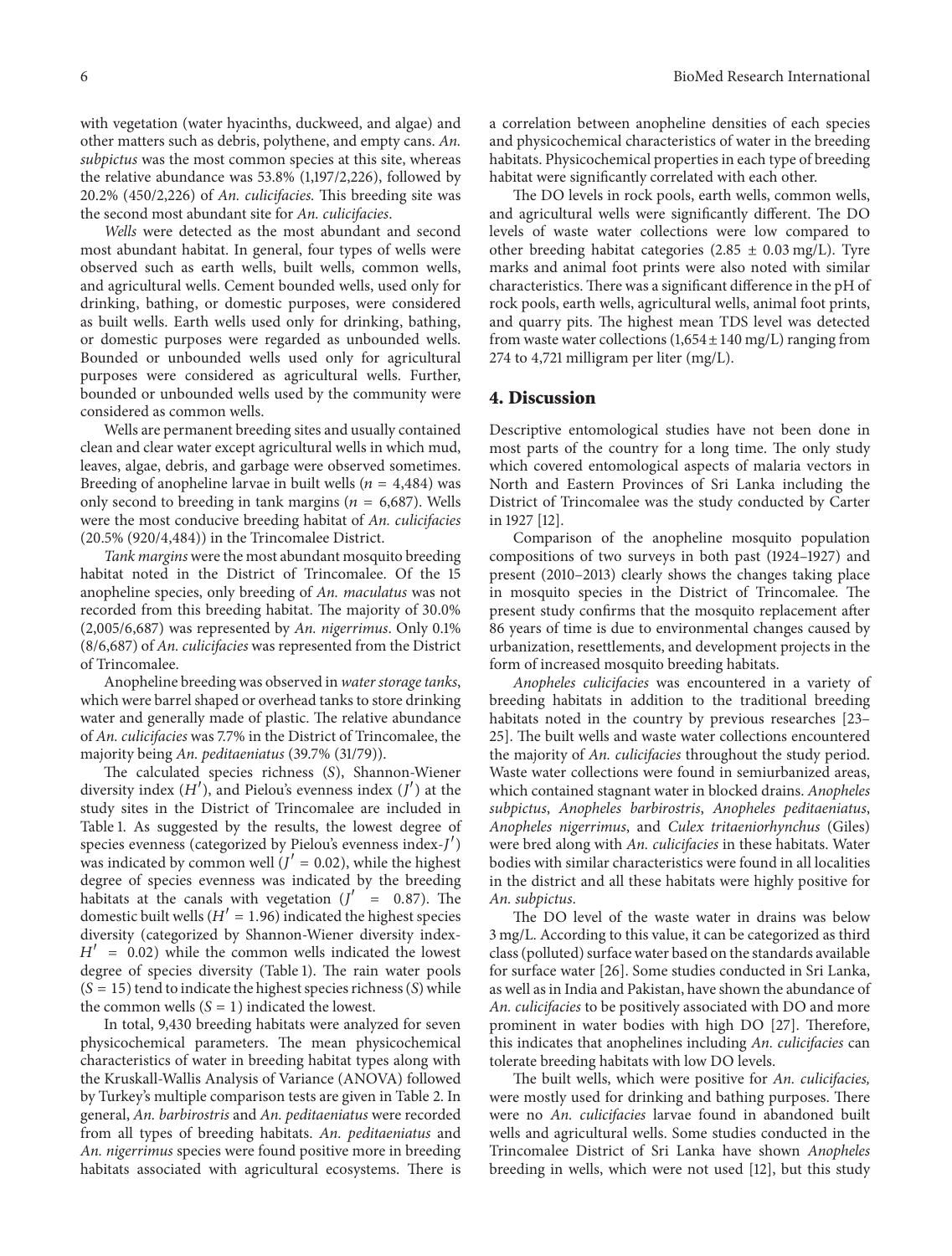TABLE 2: Physicochemical characteristics (mean  $\pm$  SE, range) of breeding habitats in the District of Trincomalee.

| Breeding<br>places | Temperature (°C)                | DO(mg/L)                            | $pH(25^{\circ}C)$            | Conductivity ( $\mu$ s/cm) Salinity (mg/L) |                                  | TDS(mg/L)                      | Turbidity (NTU)               |
|--------------------|---------------------------------|-------------------------------------|------------------------------|--------------------------------------------|----------------------------------|--------------------------------|-------------------------------|
| Tank margin        | $31.23 \pm 0.08^a$              | $5.65 \pm 0.07^{\rm a}$             | $7.57\pm0.03^{\rm a}$        | $751.9 \pm 65.4^{\text{a,c}}$              | $393.2 \pm 37.5^{\text{a}}$      | 533.2 $\pm$ 46.1 <sup>a</sup>  | $84.8 \pm 14.0^a$             |
|                    | $(29.2 - 34.2)$                 | $(3.18 - 8.56)$                     | $(6.37 - 8.74)$              | $(90.9 - 2874)$                            | $(15.2 - 1973)$                  | $(26-1987)$                    | $(0.47 - 1332.8)$             |
| Lake margin        | $31.64 \pm 0.07$ <sup>a</sup>   | $5.73 \pm 0.03^a$                   | $7.74 \pm 0.04$ <sup>a</sup> | $748 \pm 79.65^{\text{a,c}}$               | $352 \pm 26.87^a$                | $539 \pm 57.40^a$              | $95.9 \pm 19.76^a$            |
|                    | $(29.5 - 33.6)$                 | $(3.73 - 6.32)$                     | $(6.95 - 8.53)$              | $(85.92 - 1863)$                           | $(46.8 - 984)$                   | $(64.97-1538)$                 | $(7.84 - 763.8)$              |
| Canal with         | $31.42 \pm 0.52^a$              | $4.97 \pm 0.75^{\rm d}$             | $7.64 \pm 0.05^c$            | $352.1\pm10.52^{\mathrm{a}}$               | $138.2 \pm 7.42^a$               | $257.1 \pm 7.542^a$            | $27.92 \pm 2.86^a$            |
| vegetation         | $(29.5 - 33.62)$                | $(3.57 - 5.58)$                     | $(6.78 - 7.85)$              | $(318 - 529)$                              | $(97.86 - 263)$                  | $(198.9 - 328)$                | $(7.92 - 89.63)$              |
| Marshy land        | $30.72 \pm 0.13^{a,c}$          | $4.89\pm0.13^{\rm d}$               | $7.52 \pm 0.04^{b,c}$        | $838.2 \pm 33.6^{\mathrm{a}}$              | $397.5 \pm 14.7^a$               | $546.2 \pm 25.5^{\circ}$       | $30.06 \pm 1.83$ <sup>a</sup> |
|                    | $(30.1 - 31.3)$                 | $(4.12 - 5.82)$                     | $(7.2 - 7.81)$               | $(543 - 990)$                              | $(322 - 478)$                    | $(432 - 672)$                  | $(12.5 - 38.6)$               |
| Field canal        | $31.47 \pm 0.15^a$              | $5.04 \pm 0.11^d$                   | $7.49 \pm 0.06^c$            | $443.4 \pm 21^a$                           | $186 \pm 10.1^a$                 | $286 \pm 13.1^a$               | $85.7 \pm 27.7^a$             |
|                    | $(29.3 - 33.2)$                 | $(3.47 - 5.92)$                     | $(6.55 - 8.01)$              | $(235 - 768)$                              | $(19.3 - 356)$                   | $(178.2 - 471)$                | $(12.3 - 1110.3)$             |
| Main canal         | $31.26 \pm 0.15^a$              | $4.98 \pm 0.09$ <sup>d</sup>        | $7.44\pm0.05^{\circ}$        | $392.9 \pm 11.7^a$                         | $170.8 \pm 6.13^a$               | $272.02 \pm 6.36^a$            | $25.25 \pm 1.85^a$            |
|                    | $(29.4 - 33.7)$                 | $(3.48 - 5.72)$                     | $(6.59 - 7.93)$              | $(320 - 584)$                              | $(123 - 258)$                    | $(212 - 354)$                  | $(9.38 - 67.2)$               |
| Paddy field        | $31.9 \pm 0.11^e$               | $5.04\pm0.0^{\rm d}$                | $7.40 \pm 0.05^{\circ}$      | $411.4 \pm 14.4^a$                         | $160.42 \pm 5.73$ <sup>a</sup>   | $263.82 \pm 7.71$ <sup>a</sup> | $90.4 \pm 16.0^a$             |
|                    | $(31.0 - 34.5)$                 | $(4.07 - 6.33)$                     | $(6.45 - 7.94)$              | $(236 - 691)$                              | $(14.9 - 362)$                   | $(26 - 463)$                   | $(12.2 - 466.0)$              |
| Pond               | $31.55\pm0.21^{\rm a,e}$        | $5.01 \pm 0.1^d$                    | $7.43 \pm 0.05^{\circ}$      | $555.43 \pm 8.15^a$                        | $205.26 \pm 9.58^a$              | $337.77 \pm 3.93^{\text{a}}$   | $48.22 \pm 3.58^a$            |
|                    | $(30.1 - 33.9)$                 | $(4.19 - 5.96)$                     | $(6.86 - 7.94)$              | $(438 - 673)$                              | $(132.8 - 298)$                  | $(303 - 388)$                  | $(6.2 - 78.4)$                |
| Rock pool          | $31.1 \pm 0.41^{\rm a,d}$       | $4.71 \pm 0.1^{\rm b,\overline{d}}$ | $7.53 \pm 0.08^{\rm b,c}$    | $358.92 \pm 5.59^{\text{a}}$               | $166.2 \pm 7.92^{\text{a}}$      | $253.8 \pm 6.23^a$             | $18.2 \pm 1.36^a$             |
|                    | $(29.4 - 32.6)$                 | $(4.27 - 5.38)$                     | $(7.25 - 7.93)$              | $(328 - 393)$                              | $(124.8 - 196.3)$                | $(233 - 284)$                  | $(11.6 - 25.7)$               |
| Earth well         | $30.01 \pm 0.21$ <sup>c</sup>   | $4.93 \pm 0.13^{\text{a,d}}$        | $7.47 \pm 0.06^{\text{a,c}}$ | $3655 \pm 728$ <sup>c</sup>                | $1227 \pm 196^{\circ}$           | $2197 \pm 412$ <sup>c</sup>    | $6.57 \pm 1.17^b$             |
|                    | $(28.4 - 31.0)$                 | $(4.17 - 5.52)$                     | $(7.15 - 7.86)$              | $(503 - 8764)$                             | $(239 - 2154)$                   | $(381 - 5244)$                 | $(0.37-12.48)$                |
| Built well         | $30.54 \pm 0.077^b$             | $4.10 \pm 0.06^b$                   | $7.52 \pm 0.03^b$            | $2358 \pm 174^b$                           | $1102.3 \pm 81.8$ <sup>b,d</sup> | $1580 \pm 115^{\rm b}$         | $2.78 \pm 0.41^b$             |
|                    | $(28.9 - 32.4)$                 | $(2.35 - 5.72)$                     | $(6.28 - 8.45)$              | $(320 - 8530)$                             | $(133 - 3487)$                   | $(210 - 4632)$                 | $(0.01-21.4)$                 |
| Common well        | $31.13 \pm 0.12^{a,b,c}$        | $3.82 \pm 0.1^{b,c}$                | $7.78 \pm 0.11^b$            | $1626.3 \pm 77.4^{a,b,c}$                  | $819.7 \pm 42.2^{a,b,c}$         | $1099.1 \pm 64.7^{a,b,c}$      | $0.55 \pm 0.06^{\rm a,b}$     |
|                    | $(30.4 - 31.6)$                 | $(3.45 - 4.52)$                     | $(7.24 - 8.35)$              | $(1312 - 1964)$                            | $(636 - 972)$                    | $(845 - 1398)$                 | $(0.19 - 0.85)$               |
| Agricultural       | $30.03 \pm 0.22^{b,d,c}$        | $4.77 \pm 0.25^{\rm a,c,d}$         | $7.62\pm0.1^{\rm a,b,c}$     | $1239 \pm 149^a$                           | $485.8 \pm 45^{\text{a}}$        | $699 \pm 54.6^a$               | $11.05 \pm 3.95^a$            |
| well               | $(29.3 - 30.7)$                 | $(3.58 - 5.39)$                     | $(7.33 - 8.05)$              | $(845 - 1875)$                             | $(322 - 673)$                    | $(537 - 863)$                  | $(1.12 - 27.3)$               |
| Burrow pit         | $31.16 \pm 0.168$ <sup>a</sup>  | $5.865 \pm 0.355^a$                 | $7.47\pm0.05^{\rm a}$        | $810 \pm 123^{a,c}$                        | $398.1 \pm 63.9^a$               | $565.2 \pm 85.6^a$             | $131.3 \pm 19.2^a$            |
|                    | $(29.4 - 32.5)$                 | $(3.34 - 9.3)$                      | $(6.62 - 8.33)$              | $(236 - 1894)$                             | $(98.4 - 980)$                   | $(134.3 - 1364)$               | $(5.3 - 326)$                 |
| Animal foot        | $31.73 \pm 0.73^t$              | $2.53 \pm 0.01^e$                   | $7.48 \pm 0.03^e$            | $590 \pm 43.87^a$                          | $316 \pm 38.65^{\text{a}}$       | $425 \pm 48.83^a$              | $65.49 \pm 97.63^b$           |
| print              | $(29.74 - 34.52)$               | $(0.46 - 3.72)$                     | $(7.14 - 7.92)$              | $(287 - 864)$                              | $(123 - 673)$                    | $(243 - 718)$                  | $(13.85 - 982)$               |
| Rain water         | $31.25 \pm 0.61^{\circ}$        | $4.21\pm0.02^{\rm b}$               | $7.63 \pm 0.03^{\circ}$      | $528 \pm 12.83^{\circ}$                    | $318 \pm 13.81^{\circ}$          | $443 \pm 10.23$ <sup>a</sup>   | $19.83 \pm 2.06^{\circ}$      |
| pool               | $(30.3 - 33.6)$                 | $(3.91 - 5.17)$                     | $(7.08 - 7.92)$              | $(321 - 872)$                              | $(198.23 - 523)$                 | $(218 - 672)$                  | $(9.83 - 28.75)$              |
| Quarry pit         | $31.88\pm0.13^{\mathrm{a,e}}$   | $4.57 \pm 0.10^b$                   | $7.61 \pm 0.04^{b,c}$        | $361.95 \pm 7.21^a$                        | $166.46 \pm 6.29^a$              | $266 \pm 9.9^{\rm a}$          | $29.62 \pm 1.13^a$            |
|                    | $(30.7 - 32.6)$                 | $(3.65 - 5.92)$                     | $(7.3 - 7.92)$               | $(318 - 435)$                              | $(123.8 - 245)$                  | $(211 - 371)$                  | $(22.4 - 38.75)$              |
| River margin       | $31.70 \pm 0.02$ <sup>a,e</sup> | $3.56 \pm 0.16^{b,c}$               | $7.48\pm0.01^{\rm e}$        | $749 \pm 24.70^a$                          | $350 \pm 8.92^a$                 | $472 \pm 10.51^a$              | $13.72 \pm 7.62^a$            |
|                    | $(30.8 - 33.2)$                 | $(3.02 - 4.73)$                     | $(6.91 - 7.83)$              | $(482 - 851)$                              | $(219 - 521)$                    | $(328 - 731)$                  | $(6.91 - 22.85)$              |
| Tyre mark          | $31.95 \pm 0.04$ <sup>f</sup>   | $2.18 \pm 0.03^e$                   | $7.35 \pm 0.05^e$            | $529 \pm 75.32^a$                          | $98.54 \pm 24.3^a$               | $254 \pm 132.9^a$              | $83.74 \pm 9.43^b$            |
|                    | $(29.63 - 34.52)$               | $(0.95 - 2.96)$                     | $(7.17 - 7.82)$              | $(319 - 952)$                              | $(53.86 - 254.8)$                | $(168.66 - 538.8)$             | $(18.94 - 741.0)$             |
| Waste water        | $31.62 \pm 0.78$ <sup>f</sup>   | $2.85 \pm 0.03^e$                   | $7.72 \pm 0.08^e$            | $753.0 \pm 53.1^a$                         | $328 \pm 24.97^a$                | $1654 \pm 140^b$               | $37.1 \pm 8.63^b$             |
| collection         | $(29.64 - 34.21)$               | $(0.84 - 3.83)$                     | $(7.08 - 8.93)$              | $(397-1397)$                               | $(164.9 - 976)$                  | $(274 - 4721)$                 | $(2.85 - 386)$                |
| Water storage      | $30.8 \pm 0.06^b$               | $4.77 \pm 0.04^b$                   | $7.57 \pm 0.001^b$           | $2649 \pm 152^b$                           | $1325 \pm 67.92^{b,d}$           | $527 \pm 152.8^{\rm a}$        | $2.92 \pm 0.02^b$             |
| tank               | $(29.81 - 33.91)$               | $(3.87 - 5.94)$                     | $(7.01 - 7.93)$              | $(361 - 6219)$                             | $(153 - 3417)$                   | $(263.3 - 1238)$               | $(0.02 - 12.83)$              |

Note: values are given to the nearest significant decimal. Different superscript letters in a row show significant differences (P < 0.05) indicated by Tukey's multiple comparison after Kruskall-Wallis test.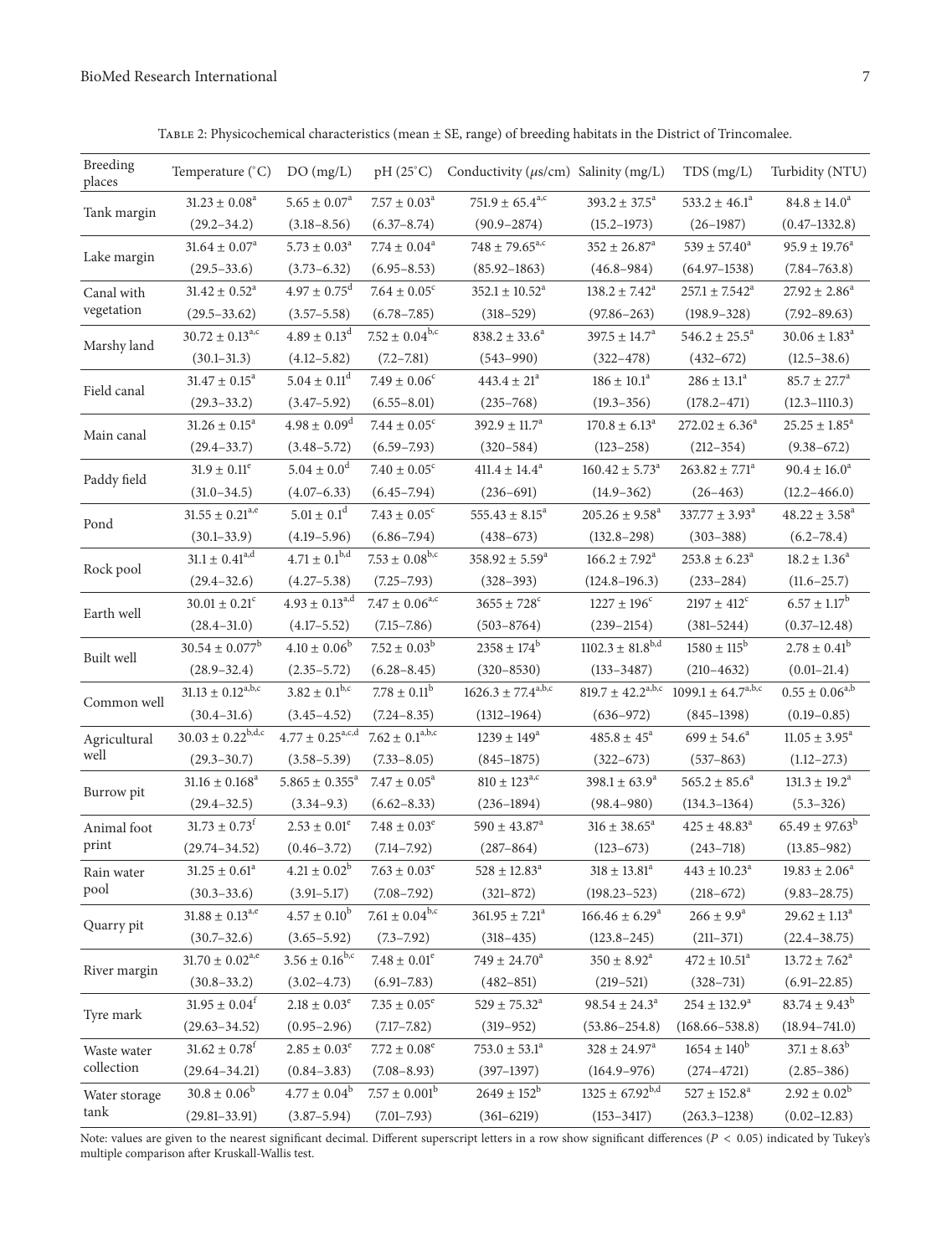provided an opposite behavior of anopheline mosquitoes in selecting wells as the breeding habitats for their oviposition.

The possible explanation as to why *An. culicifacies* larvae were frequently found in domestic water containing drains and wells may be due to two reasons: firstly, the preferential section of open habitats for oviposition by anophelines [28] and, secondly, the reason that larval predation may be less prevalent in temporary and man-made habitats than it is in large, permanent habitats [29].

The importance of wells and waste water drains as breeding places for *Anopheles* indicates that both of these habitats act as larval reservoirs during dry seasons. Of the wells present, approximately 90% of them were cement bounded; they vary considerably in depth; but many do not dry out during the dry season. In addition, most of the built wells that were positive for anophelines were being used.Therefore, this creates a serious threat on malaria transmissions because most of these wells were located at close proximity to human habitations. Hence, breeding habitats such as wells and waste water containing drains can be acted as important breeding places even in the dry seasons.

The salinity levels in breeding habitats were high and exceeded the threshold of 200–300 mg/L [30]. This study observed that the salinity levels were very high in ground water habitats, especially, in built wells  $(1102.3 \pm 81.8 \text{ mg/L})$ and earth wells (1227  $\pm$  196 mg/L). Since this water is used for drinking purpose, it may have some health impact on humans in these areas. This is also a good indication that the *An. culicifacies* can breed in water containing high salinity since the majority of *An. culicifacies* was recorded from built wells.

Some studies have shown that an increasing access to water supply pipes in individual houses, the construction of ponds for fisheries, vegetable farming, road access in villages to vegetable marketing, a frequent movement of vehicles, and microhydropower electricity gridlines in communities might have created more conducive environments for the passive and active dispersal of mosquitoes in the highlands of Nepal [31, 32]. The irrigation canal system and irrigation practices may influence the breeding of anopheline vectors by creating stagnant water pools within the irrigation system's boundaries, when water is not flowing through the system [33, 34].

The current study also found main canals, field canals, canals with vegetation, marshy lands, and paddy fields as anopheline breeding habitats associated with rice cultivations and irrigational ecosystems. *Anopheles culicifacies* was noted from all the habitat categories mentioned above.

In paddy fields, the relative prevalence of the larvae of different species varied somewhat according to the condition of the fields. The most evident variations were associated with *An. nigerrimus*, *An. peditaeniatus,* and *An. subpictus*. The mosquito larvae were relatively most numerous when the crop was well grown and least numerous during the period of cultivation and early growth of the crop when the water surface was wholly or partially exposed. *An. subpictus*, on the other hand, was not abundant in the stagnant and usually turbid water present during the intervals between ploughing and until the crop was thoroughly established

when it decreased considerably in numbers. Three of these species were prevalent in fallow fields containing water, and the results obtained for each were more or less intermediate between the extremes found for the different categories.

Ability of the major vector and other potential vectors to occur in a variety of habitats may hinder the current vector controlling programs. Unusual breeding habitats such as waste water collections and brackish water habitats may mislead the larval controlling activities. As a result of that the ecological disturbance, which is a direct result of human activity, may also increase the number of breeding sites.

The current study observed 15 anopheline species. Vector incrimination studies done for most of these anopheline species were reported to play a role in malaria transmission [35]. Therefore, the prevalence of major and potential vectors with diversified breeding habitats implies a continuing high receptivity and vulnerability to malaria in previously endemic areas. This, when combined with the increasing reports of imported malaria from diverse parts of the country, almost certainly points to a sustained high risk of malaria reintroduction unless rigorous measures are taken to prevent it.

Hence, further attention should be drawn towards controlling the larval breeding especially on anthropogenic and natural breeding habitats in an environmentally friendly manner. To facilitate the planning of environmentally friendly control measures, there is a need for further investigations on breeding habitat diversity and ecology of anopheline mosquito developmental stages. The precise nature of the necessary antilarval works will vary in different places and will be largely dependent upon the results of the entomological investigations made. Therefore, it is warranted to device appropriate vector controlling measure by the Ministry of Health through proper entomological investigations.

## **5. Conclusions**

There is a significant change in the breeding habitats which may have resulted due to human activities due to unplanned development projects together with creation of unattended stagnant water bodies. This study opens an avenue to explore new breeding habitats of malaria vectors in the country and reemphasizes the requirement of conducting entomological surveillance to detect potential transmission of malaria in Sri Lanka under the current malaria elimination programme.

## **Conflict of Interests**

The authors declare that they have no conflict of interests.

## **Authors' Contribution**

Nayana Gunathilaka was responsible for sample collection, identification of field samples, and writing the paper; Menaka Hapugoda was responsible for identification of field samples; Rajitha Wickremasinghe was responsible for identification of field samples and data analysis; Wimaladharma Abeyewickreme was responsible for supervision of the surveillance programme and reviewing the paper. All authors read and approved the final paper.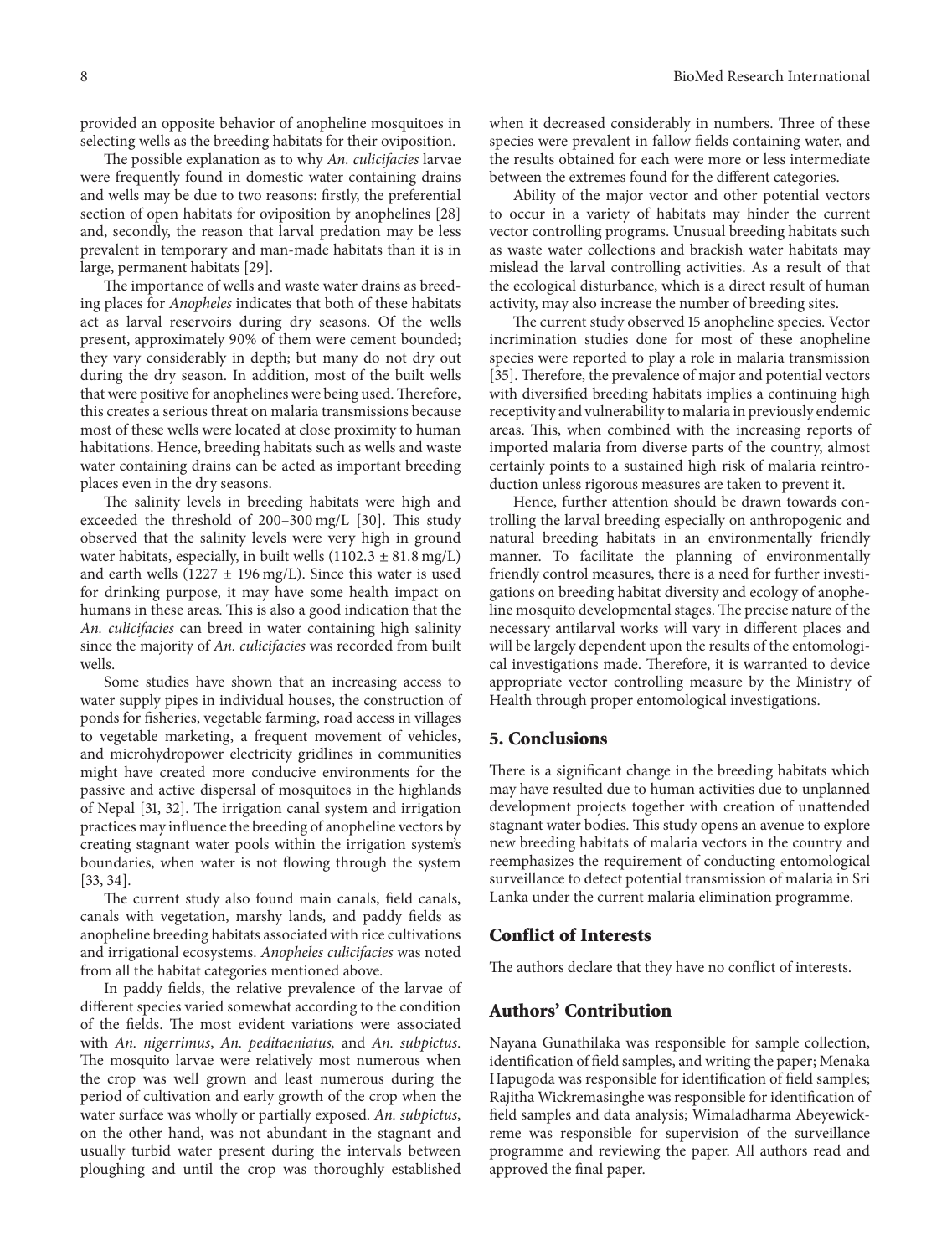### **Acknowledgment**

This research work was supported by the Global Fund for Aids, Tuberculosis and Malaria (GFATM-Round 8) through TEDHA malaria elimination program.

## **References**

- [1] M. W. Service, *Medical Entomology for Students*, The Press Syndicate of the University of Cambridge, Cambridge, UK, 3rd edition, 2004.
- [2] E. A.-S. Shaalan and D. V. Canyon, "Aquatic insect predators and mosquito control," *Tropical Biomedicine*, vol. 26, no. 3, pp. 223–261, 2009.
- [3] M. Maguire, C. Skelly, P. Weinstein, and J. Moloney, "Simulation modelling of *Aedes aegypti* prevalence, an environmental hazard surveillance tool for the control of dengue epidemics," *International Journal of Environmental Health Research*, vol. 9, no. 4, pp. 253–259, 1999.
- [4] S. I. Hay, J. Cox, D. J. Rogers et al., "Climate change and the resurgence of malaria in the east African highlands," *Nature*, vol. 415, no. 6874, pp. 905–909, 2002.
- [5] M. S. Fradin, "Mosquitoes and mosquito repellants: a clinician's guide," *Annals of Internal Medicine*, vol. 128, no. 11, pp. 931–940, 1998.
- [6] World Health Organization (WHO), *The Global Burden of Disease: 2004 Update*, World Health Organization (WHO), Geneva, Switzerland, 2004.
- [7] L. Samarasinghe, "A situation analysis of malaria in Sri Lanka," in *Current Status of Malaria Research in Sri Lanka*, R. Ramasamy, Ed., pp. 1–8, Institute of Fundamental Studies, Kandy, Sri Lanka, 1990.
- [8] World Health Organization (WHO), "The use of anti-malarial drugs. Report of a WHO informal consultation," Tech. Rep. WHO/CDS/RBM/2001.33, World Health Organization (WHO), Geneva, Switzerland, 2011.
- [9] Annual Report—Anti Malaria Campaign (AMC), Sri Lanka, 2011, http://www.malariacampaign.gov.lk/Downloads/final %20Annual%20Report%202011.pdf.
- [10] N. D. Karunaweera, G. N. Galappaththy, and D. F. Wirth, "On the road to eliminate malaria in Sri Lanka: lessons from history, challenges, gaps in knowledge and research needs," *Malaria Journal*, vol. 13, no. 1, article 59, 2014.
- [11] H. J. Overgaard, Y. Tsuda, W. Suwonkerd, and M. Takagi, "Characteristics of *Anopheles minimus* (Diptera: Culicidae) larval habitats in northern Thailand," *Environmental Entomology*, vol. 31, no. 1, pp. 134–141, 2002.
- [12] H. F. Carter, "Report on malaria and anopheline mosquitoes in Ceylon," in *Ceylon Sessional Papers*, vol. 148, pp. 6–65, Government Press, 1927.
- [13] R. Premaratne, L. Ortega, N. Janakan, and K. N. Mendis, "Malaria elimination in Sri Lanka: what it would take to reach the goal," *South-East Asian Journal of Public Health*, vol. 3, no. 1, pp. 85–89, 2014.
- [14] N. Gunathilaka, T. Fernando, M. Hapugoda, R. Wickremasinghe, P. Wijeyerathne, and W. Abeyewickreme, "*Anopheles culicifacies* breeding in polluted water bodies in Trincomalee District of Sri Lanka," *Malaria Journal*, vol. 12, article 285, 2013.
- [15] F. M. Simsek, "Seasonal larval and adult population dynamics and breeding habitat diversity of *Culex theileri* Theobald, 1903 (Diptera: Culicidae) in the Glba. district, Ankara, Turkey," *Turkish Journal of Zoology*, vol. 28, pp. 337–344, 2004.
- [16] World Health Organization (WHO), *Entomological Field Tech-*
- *niques for Malaria Control Part 1 Learner's Guide*, World Health Organization (WHO), Geneva, Switzerland, 1992. [17] N. Gunathilaka, T. Fernando, M. Hapugoda, W. Abeyewickreme, and R. Wickremasinghe, "Revised morphological iden-
- tification key to the larval anopheline (Diptera: Culicidae) of Sri Lanka," *Asian Pacific Journal of Tropical Biomedicine*, vol. 4, supplement 1, pp. S222–S227, 2014.
- [18] F. P. Amerasinghe, "A guide to the identification of anopheline mosquitoes (Diptera; Culicidae) of Sri Lanka.1 adult females," *The Ceylon Journal of Science (Biological Sciences)*, vol. 2, pp. 13– 29, 1990.
- [19] G. Padhn, *Distribution of major and potential malaria vectors in Mannr and Trincomalee districts and systematics of anophelines in Sri Lanka (Ph.D Thesis [Ph.D. thesis]*, University of Kelaniya, Colombo, Sri Lanka, 2014.
- [20] F. Amerasinghe, "A guide to the identification of the anopheline mosquitoes of Sri Lanka.111. Pupae," *Journal of the National Science Foundation of Sri Lanka*, vol. 23, no. 3, pp. 115–129, 2013.
- [21] J. Banaszak and H. Winiewski, "Podstawyekologii," in *Foundation of Ecology*, p. 630, Wydawnictwo Uczelniane WSP, Bydgoszcz, Poland, 1999.
- [22] J. H. Zar, *Bio Statistical Analysis*, Prentice Hall, Englewood Cliffs, NJ, USA, 2nd edition, 1984.
- [23] F. P. Amerasinghe and T. G. Ariyasena, "Larval survey of surface" water-breeding mosquitoes during irrigation development in the Mahaweli Project, Sri Lanka," *Journal of Medical Entomology*, vol. 27, no. 5, pp. 789–802, 1990.
- [24] F. P. Amerasinghe, F. Konradsen, K. T. Fonseka, and P. H. Amerasinghe, "Anopheline (Diptera: Culicidae) breeding in traditional tank based village ecosystem in north central Sri Lanka," *Journal of Medical Entomology*, vol. 34, no. 3, pp. 290– 297, 1997.
- [25] P. H. D. Kusumawathie, A. R. Wickremasinghe, N. D. Karunaweera, M. J. S. Wijeyaratne, and A. M. G. M. Yapabandara, "Anopheline breeding in river bed pools below major dams in Sri Lanka," *Acta Tropica*, vol. 99, no. 1, pp. 30–33, 2006.
- [26] K. Rydzanicz and E. Lone, "Species composition and seasonal dynamics of mosquito larvae in the Wrocław, Poland area," *Journal of Vector Ecology*, vol. 28, no. 2, pp. 255–266, 2003.
- [27] F. P. Amarasinghe, N. G. Indrajith, and T. G. Ariyasena, "Physico-chemical characteristics of mosquito breeding habitats in an irrigation development area in Sri Lanka," *Ceylon Journal of Science (Biological Sciences)*, vol. 2, pp. 13–29, 1995.
- [28] M. D. Bentley and J. F. Day, "Chemical ecology and behavioral aspects of mosquito oviposition," *Annual Review of Entomology*, vol. 34, pp. 401–421, 1989.
- [29] T. Sunahara, K. Ishizaka, and M. Mogi, "Habitat size: a factor determining the opportunity for encounters between mosquito larvae and aquatic predators," *Journal of Vector Ecology*, vol. 27, no. 1, pp. 8–20, 2002.
- [30] World Health Organization (WHO), *Guidelines for Drinking— Water Quality; Volume 2. Health Criteria and Other Supporting Information*, WHO Publication no. 9, World Health Organization (WHO), Geneva, Switzerland, 1984.
- [31] S. L. Shrestha, "Dynamics of malaria transmission with reference to development projects in Nepal," *The Journal of Communicable Diseases*, vol. 17, no. 4, pp. 287–292, 1985.
- [32] M. Dhimal, B. Ahrens, and U. Kuch, "Species composition, seasonal occurrence, habitat preference and altitudinal distribution of malaria and other disease vectors in eastern Nepal," *Parasites & Vectors*, vol. 7, article 540, 2014.